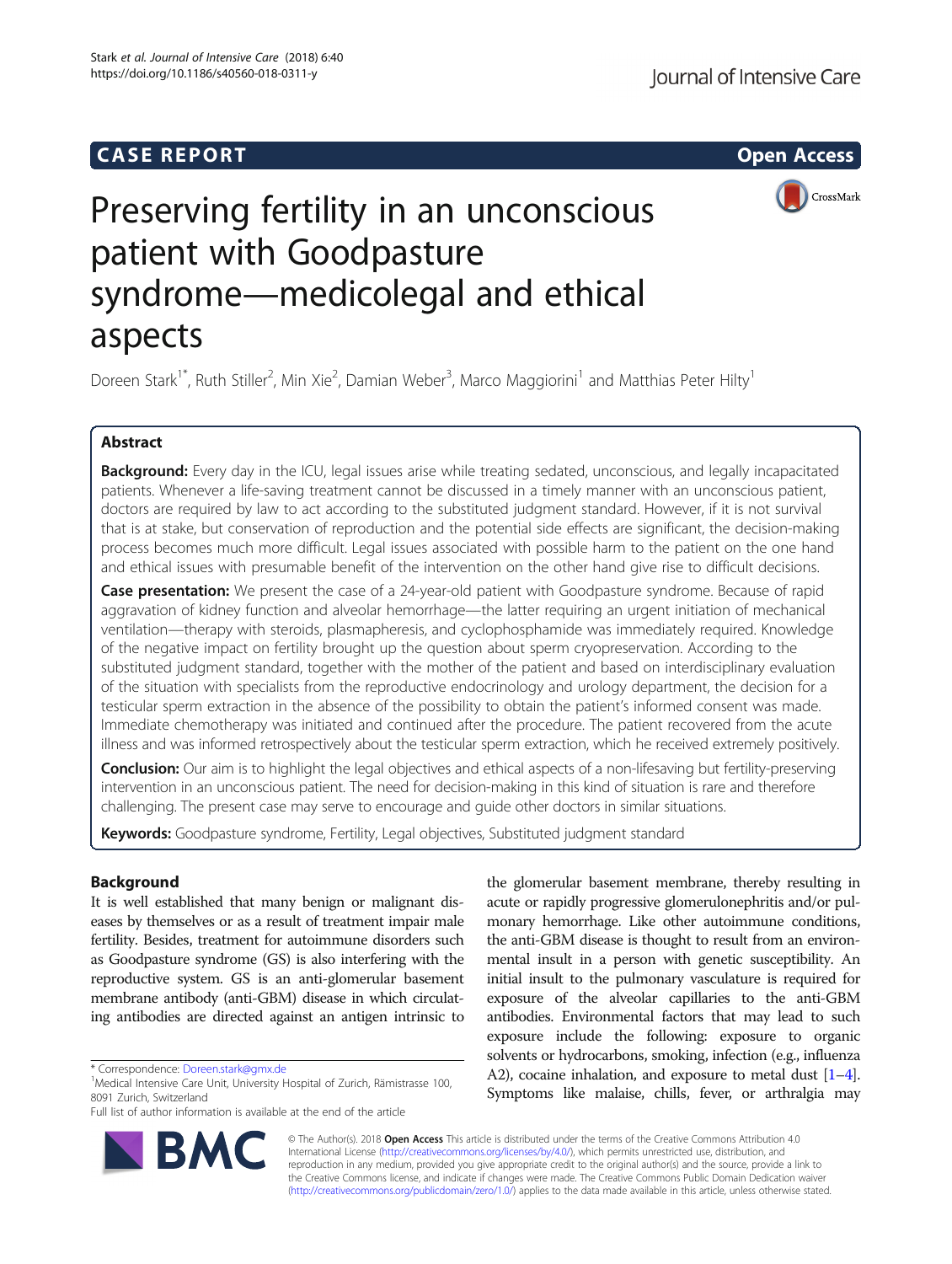<span id="page-1-0"></span>precede or develop concurrently with pulmonary or renal manifestations. When the disease affects the lungs, it may come to hemoptysis and/or other pulmonary symptoms like cough, dyspnea, and shortness of breath. Massive pulmonary hemorrhage leading to respiratory failure may occur. Renal manifestations include hematuria, edema, high blood pressure, and eventually uremia. The diagnosis of anti-GBM disease is established in older children as well as in adults by the presence of pulmonary hemorrhage, positive anti-GBM antibodies, or after kidney biopsy. Treatment of choice with plasmapheresis combined with prednisone and a cytostatic like cyclophosphamide [\[1](#page-3-0)–[3](#page-3-0), [5,](#page-3-0) [6](#page-3-0)] should be initiated as soon as possible. Knowing that treatments containing high doses of alkylating agents (such as cyclophosphamide) present the highest level of risk for gonadal impact (azoospermia with irreversible mutagenic effect on all stages of spermatogenesis), patients should be counseled on fertility preservation prior to treatment [\[7](#page-3-0)–[9](#page-4-0)]. In males, the established method to secure fertility is cryopreservation of sperm, which can later be used for assisted reproduction techniques [\[8\]](#page-3-0). If patients are unable of producing a semen sample with ejaculation, the most common methods for sperm retrieval include fine-needle aspiration, testicular sperm extraction (TESE), and micro-TESE (microsurgical TESE using magnification) [\[9\]](#page-4-0). TESE involves an incision of the tunica albuginea and retrieval of seminiferous tubules (Figs. 1 and 2).

Sperm retrieval rates with TESE are significantly higher than that with aspiration  $[10-12]$  $[10-12]$  $[10-12]$ . Microsurgical skills are not necessary, and the procedure can be performed quickly in local anesthesia in the surgeon's office or even in an intensive care unit [[13](#page-4-0)]. Using TESE and micro-TESE, complications such as inflammation, infection, or local hematoma with impaired testicular blood flow or even complete devascularization of the testes are possible [\[14](#page-4-0)].



albuginea and pulpa of testis can be removed with scissors



Documentation of complication rates is rare in literature and only includes small sample size studies. The rates vary from 2% for wound infection and 2.5% for ischemic atrophy of the testis to 51% and 82% for ultrasonographic hematoma and unspecific signs of inflammation 1 month after the procedure [\[14,](#page-4-0) [15\]](#page-4-0). Consulting the recommendations of the American Society of Clinical Oncology on fertility preservation in cancer patients of 2013, the possibility of infertility and options for fertility preservation should be discussed with all patients who are to be treated in their reproductive years [[7\]](#page-3-0). Therefore, we considered preserving fertility using TESE and sperm cryopreservation in a young unconscious male patient prior to chemotherapy for an autoimmune disease. We discuss medico legal and ethical aspects.

#### Case presentation

The 24-year-old, adipose (BMI 41, 9 kg/m<sup>2</sup>) male patient had a 2-week history of bloody sputum accompanied by progressive dyspnea, urine of light pink color, and fever up to 39 °C. Because of a long duration car travel to Serbia and Montenegro prior to his complaints, a lung CT scan in the emergency department excluded pulmonary embolism. However, bilateral ground glass opacities and bihilar lymphadenopathy were documented—findings that were new as compared to a CT scan 2 years prior, which had been performed after suspected trauma. Together with the changes in the lungs and an elevated CRP of 47 mg/l as well as leukocytosis of 17.3 G/l, an empirical antibiotic regime with ceftriaxone and levofloxacin was started. Because of an increasing oxygen demand, he was admitted to the intensive care unit (ICU). On the ICU, oxygenation deteriorated rapidly under non-invasive ventilation so that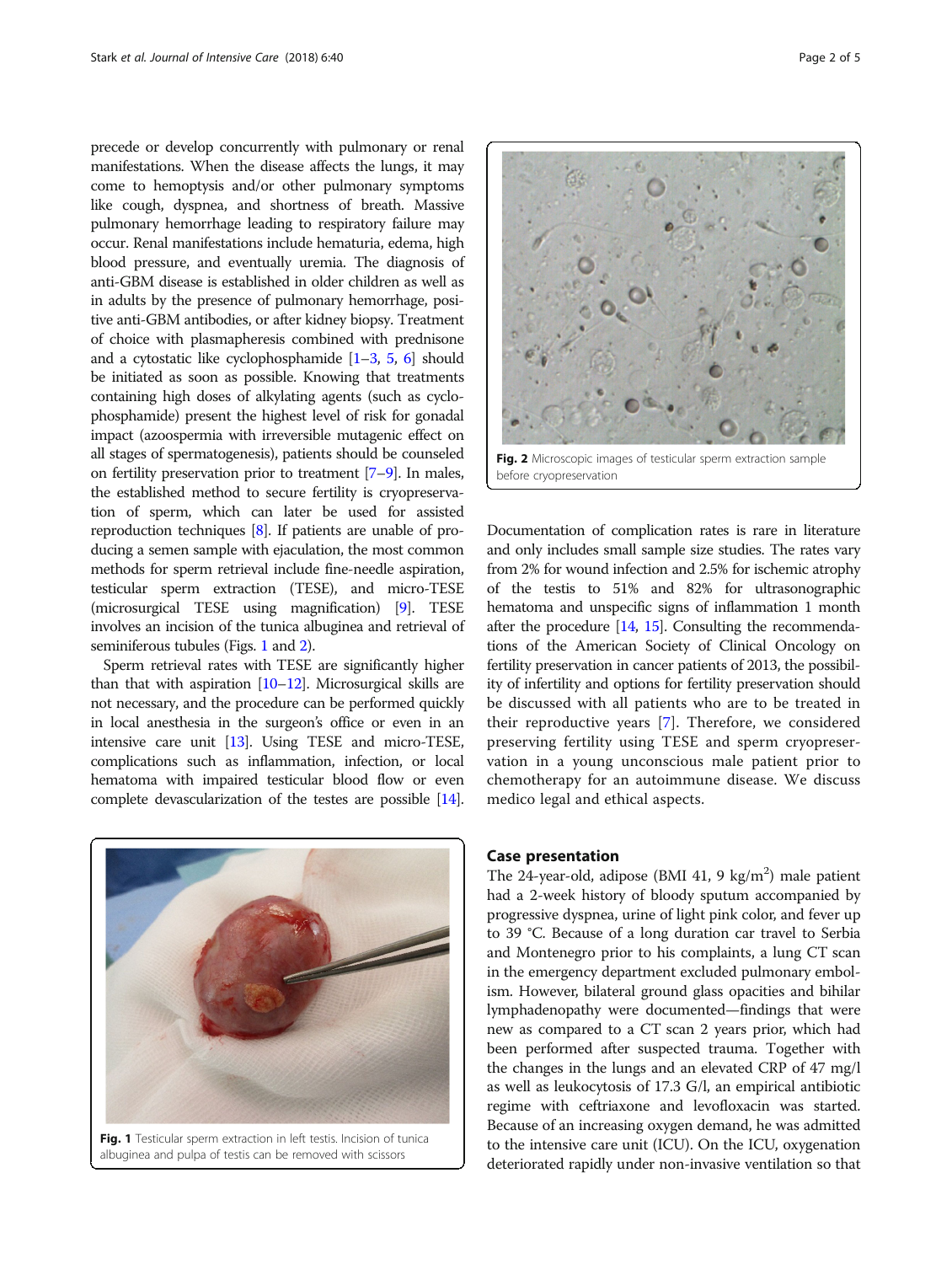the patient had to be immediately intubated with mechanical ventilatory support.

In addition, an acute impairment of kidney function with a calculated glomerular filtration rate of 42 ml/min was present, suggesting an autoimmune process with kidney and pulmonary involvement. Laboratory analysis showed positive results for anti-GBM with a high titer of 151 E/ml, and diagnosis of Goodpasture syndrome was made. Other autoimmune antibodies (ANCA) were negative. Besides, at this point, the mother stated of having a GS herself with kidney transplantation several years ago. Because of rapid aggravation of kidney function and alveolar hemorrhage, therapy with steroids, plasmapheresis, and cyclophosphamide was immediately required. Knowledge of the negative impact on fertility brought up the question about sperm cryopreservation. Assessment of the patient's will with consultation of the patient's mother revealed that he presumably would wish to reproduce in the future, even though there were no concrete plans known to the mother at the moment. The situation was discussed in consultation with specialists from the reproductive endocrinology and urology department, leading to the interdisciplinary decision for a testicular sperm extraction in the absence of the possibility to obtain the patient's informed consent. The procedure took place on the ICU during nighttime in order to avoid a delay in life-saving treatment. Immediate chemotherapy was initiated and continued according to the CYC-LOPS study protocol [\[16\]](#page-4-0). Alongside a step down regimen of corticosteroids adapted to anti-GBM value as well as daily plasmapheresis for a total of 14 days took place. Following initial therapy, acute kidney failure developed with need of continuous hemodialysis. A septic shock following a non-occlusive mesenteric ischemia required a specific antibiotic therapy as well as terminal ileum resection with ileostomy, subtotal colectomy, and Hartmann procedure. Because of a severe metabolic-toxic and possibly medication-induced delirium, weaning from mechanical ventilatory support failed and a dilative tracheotomy was performed. Finally, the patient recovered from the acute illness with successful removal of the tracheal cannula but ongoing need for renal replacement therapy. Regularly, he is scheduled for an intermittent hemodialysis. For control of GS, he receives a low dosage of steroids (prednisone 5 mg/day) together with close monitoring of anti-GBM antibodies (actually 14 E/ml). After recovery, the patient was informed about the interventions (especially TESE) performed during his stay on the ICU, which he received extremely positively. Informed consent for further storage of the sperms was obtained from the patient at this point.

#### Discussion and conclusion

With advances in medicine, especially in treatment for autoimmune and cancer disease, patients face greater longevity and quality of life factors including preservation

of fertility and paternity have become significant issues with 76% of childless cancer survivors desiring to have children in the future [\[17,](#page-4-0) [18](#page-4-0)]. From a Japanese study of patients undergoing semen cryopreservation before cancer therapy, we also know that for 80% of these patients, the knowledge about cryopreservation helped them in the emotional battle against the disease [\[19](#page-4-0)]. Up to two thirds of patients are azoospermic after chemotherapy [\[20](#page-4-0)]. The chance of recovery of spermatogenesis may be affected by the chemotherapeutic regimen and baseline reproductive function of the patient. Notably, alkylating agents, including cyclophosphamide, seem to have the most profound reproductive effects [\[9](#page-4-0), [21\]](#page-4-0). Adequate sperm will return to the ejaculate sufficient for natural conception in some patients; however, these numbers are poorly defined and fertility preservation options are usually discussed with the patient prior to chemotherapeutic treatment [\[7](#page-3-0)]. If promptly referred to a fertility specialist, there is also likely to be little to no significant delay in the initiation of treatment. In an ICU setting, where time for decisions for therapies of life-threatening diseases is short and diagnosis might not be known, while the patient is conscious, the doctors together with relatives have to decide for the patient. This decision is difficult when facing an intervention that is not life-saving but fertility-preserving and complications might occur. It is the substituted judgment standard (the decision that ought to be made for the incapacitated patient, he or she would have made in this situation) that one has to follow. It is not always clear what the patient "would have done" in this situation, and it is interfering with the patients right to self-determination [[22](#page-4-0)].

Civil right in most states, among them Switzerland (Swiss Civil Code art. 378, [\[23\]](#page-4-0)), ranks persons who may represent a patient if he or she is unconscious. The first in line would be the person documented in a patient provision or a legal advisor, followed by spouse, people who live together with the patient in one household, and finally, descendants or parents, if they are in regular contact with the patient. This course of action with ranking the persons who may represent the patient's will applies in Swiss legislation to all medical interventions that are considered in legally incapacitated patients, not only in life-saving procedures. In the present case, according to the substituted judgment standard as represented by the mother of the patient who was to our knowledge the closest person to the patient as stated above by civil right, it was clear that the patient would like to reproduce in the future. Therefore, the non-lifesaving but fertility-preserving procedure was carried out.

In most ethical considerations, reproductive liberty is regarded as an important basic human right, and therefore, if fertility is threatened, an individual should be able to take measures to preserve it. However, it is a liberty right, something an individual can choose to pursue but not something that society is required to provide. Other considerations are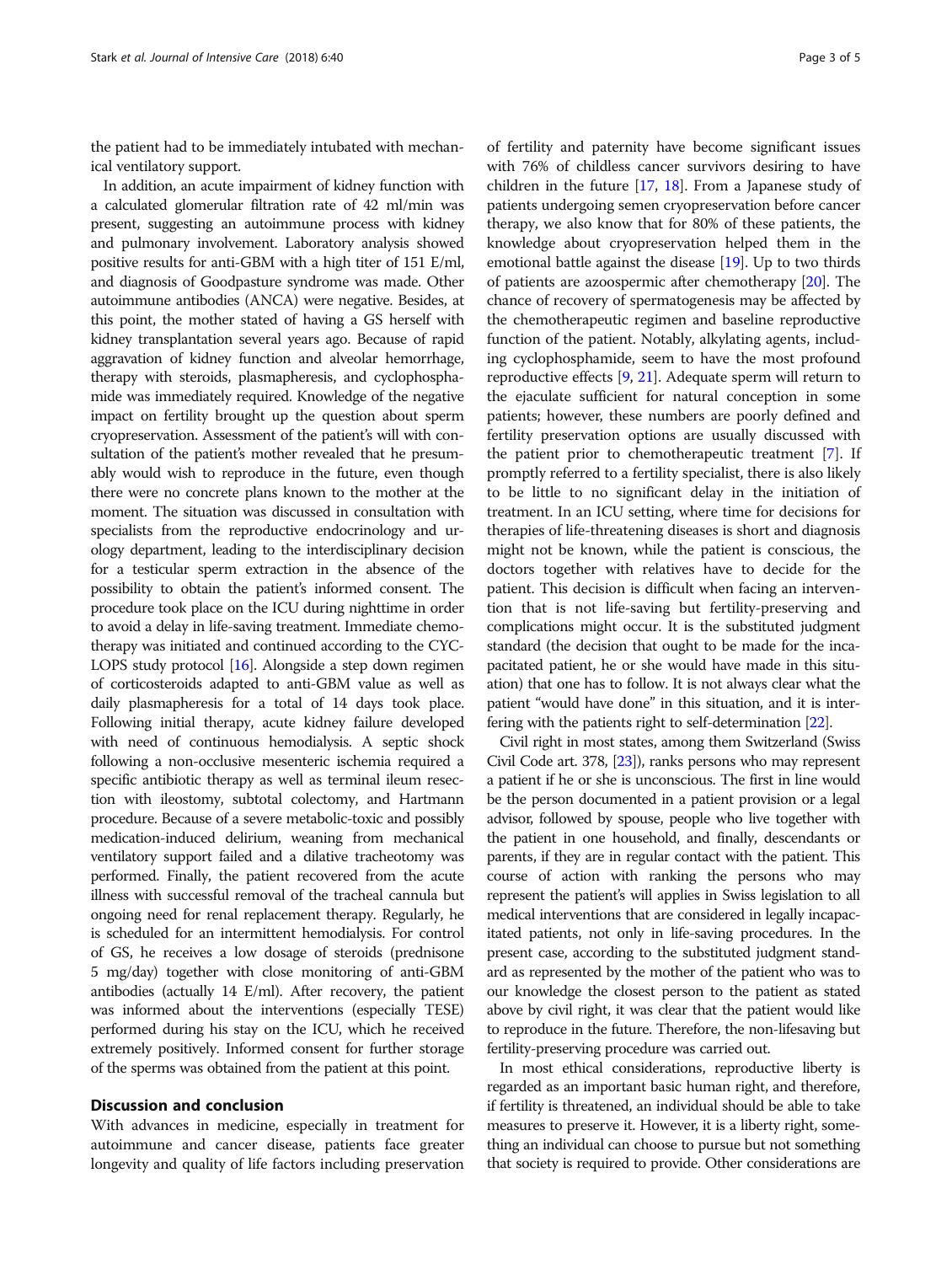<span id="page-3-0"></span>the ethical principles of non-maleficence, beneficence, and justice. According to the concept of "do no harm," doctors have a duty to prevent damage or repair damage caused by medical treatment, e.g., chemotherapy [\[24\]](#page-4-0). Thus, an interdisciplinary risk-benefit evaluation of the procedure was performed. Considering the low risk of the intervention even in a cardiopulmonary instable situation, the decision was made in favor of the procedure and fertility preservation. On the other hand, there might be concerns that fertility preservation may delay life-saving treatment, but as mentioned above, sperm banking rarely delays treatment. In the case presented, an experienced urologist performed TESE within 90 min of admission to the ICU in analgosedation during nighttime and life-saving therapy was started immediately afterwards. An embryologist also took the samples immediately to the IVF laboratory and conducted cryopreservation after viable spermatozoa were found in the biopsied samples. It may also be argued that fertility preservation is not in the best interest of the future child because of fear that the child might inherit the disease as well. Although some autoimmune disorders have a hereditary component, it is not known for GS, but there might be an increased disposition to develop the disease rather than inheriting the disease itself. Maybe the patient also had a genetic susceptibility, with his mother having GS. The occasional, although not recently, consumption of cocaine might have triggered the disease in this patient [\[25](#page-4-0)]. Further, the disease is treatable and relapses are rare. Therefore, it is ethically not correct to deny a patient with GS for his fertility.

Untreated patients do not recover renal function and have substantial mortality, particularly from pulmonary hemorrhage. The introduction of oral immunosuppression did not obviously alter the prognosis of the disease. However, the use of plasma exchange in combination with prednisolone and cyclophosphamide dramatically improved outcomes [3, 5, [26](#page-4-0)], suppresses antibody production, and may preserve renal function [2]. Therefore, the decision for full therapy was made in this young patient.

Although in Switzerland all people have a compulsory insurance that covers most of medical expenses, the moderate cost associated with the procedure described and the cryopreservation usually are exempted. Cost might thus also be an argument pro or con the procedure, depending on the financial status of the patient. If medical insurance would cover these expenses, the discussion about legal issues of this procedure will probably still be the same. However, the patient's legal representative might feel more at ease to decide for the procedure and cryopreservation if it would not result in a financial burden to the patient.

In conclusion, the present case highlights the importance of considering medical, legal, and ethical aspects when making decisions on ICU in unconscious patients. These decisions may go beyond the question of immediately life-saving interventions but have to be balanced carefully with potential adverse effects and based on interdisciplinary consent. In the presented case, an invasive procedure was applied in accordance with the patient's substituted judgment standard and local legislation in order to preserve the young patient's fertility.

#### Availability of data and materials

Figures included in the article

#### Authors' contributions

DS treated the patient and wrote the manuscript. MH and MM treated the patient and edited the manuscript. RS and MX treated the patient, contributed Fig. [2](#page-1-0), and edited the manuscript. DW treated the patient, contributed Fig. [1](#page-1-0), and edited the manuscript.

#### Ethics approval and consent to participate

The patient gave informed consent for publication.

#### Consent for publication

The patient gave informed consent for publication.

#### Competing interests

The authors declare that they have no competing interests.

#### Publisher's Note

Springer Nature remains neutral with regard to jurisdictional claims in published maps and institutional affiliations.

#### Author details

<sup>1</sup>Medical Intensive Care Unit, University Hospital of Zurich, Rämistrasse 100, 8091 Zurich, Switzerland. <sup>2</sup>Department of Reproduction Endocrinology University Hospital of Zurich, Frauenklinikstrasse 10, 8091 Zurich, Switzerland. <sup>3</sup>Department of Urology, University Hospital of Zurich, Rämistrasse 100, 8091 Zurich, Switzerland.

#### Received: 9 April 2018 Accepted: 10 July 2018 Published online: 23 July 2018

#### References

- Savage CO, Pusey CD, Bowman C, Rees AJ, Lockwood CM. Antiglomerular basement membrane antibody mediated disease in the British Isles 1980-4. Br Med J (Clin Res Ed). 1986;292(6516):301–4.
- 2. Levy JB, Turner AN, Rees AJ, Pusey CD. Long-term outcome of antiglomerular basement membrane antibody disease treated with plasma exchange and immunosuppression. Ann Intern Med. 2001;134(11):1033–42.
- 3. Jindal KK. Management of idiopathic crescentic and diffuse proliferative glomerulonephritis: evidence-based recommendations. Kidney Int Suppl. 1999;70:33–40.
- 4. Stojkovikj J, Zejnel S, Gerasimovska B, et al. Goodpasture syndrome diagnosed one year and a half after the appearance of the first symptoms (case report). Open Access Maced J Med Sci. 2016;4:683–7. <https://doi.org/10.3889/oamjms.2016.127>.
- 5. Lockwood CMRA, Pearson TA, Evans DJ, Peters DK, Wilson CB. Immunosuppression and plasma-exchange in the treatment of Goodpasture's syndrome. Lancet. 1976;1:711–5.
- 6. Moroni GPC. Rapidly progressive crescentic glomerulonephritis: early treatment is a must. Autoimmun Rev. 2014;13:723–9. [https://doi.org/](https://doi.org/10.1016/j.autrev.2014.02.007) [10.1016/j.autrev.2014.02.007.](https://doi.org/10.1016/j.autrev.2014.02.007)
- 7. Alison W, Beck LPBMLN, Brennan L, Magdalinski AJ, Partridge AH, Quinn G, Hamish Wallace W, Oktay K. Fertility preservation for patients with cancer: American Society of Clinical Oncology clinical practice guideline update. J Clin Oncol. 2013;31:2500–10. [https://doi.org/10.1200/JCO.2013.49.2678.](https://doi.org/10.1200/JCO.2013.49.2678)
- 8. Polland A, Berookhim BM. Fertility concerns in men with genitourinary malignancies: Treatment dilemmas, fertility options, and medicolegal considerations. Urol Oncol. 2016;34(9):399–406. [https://doi.org/10.1016/j.](https://doi.org/10.1016/j.urolonc.2016.05.007) [urolonc.2016.05.007.](https://doi.org/10.1016/j.urolonc.2016.05.007) Epub 2016 Jun 6.